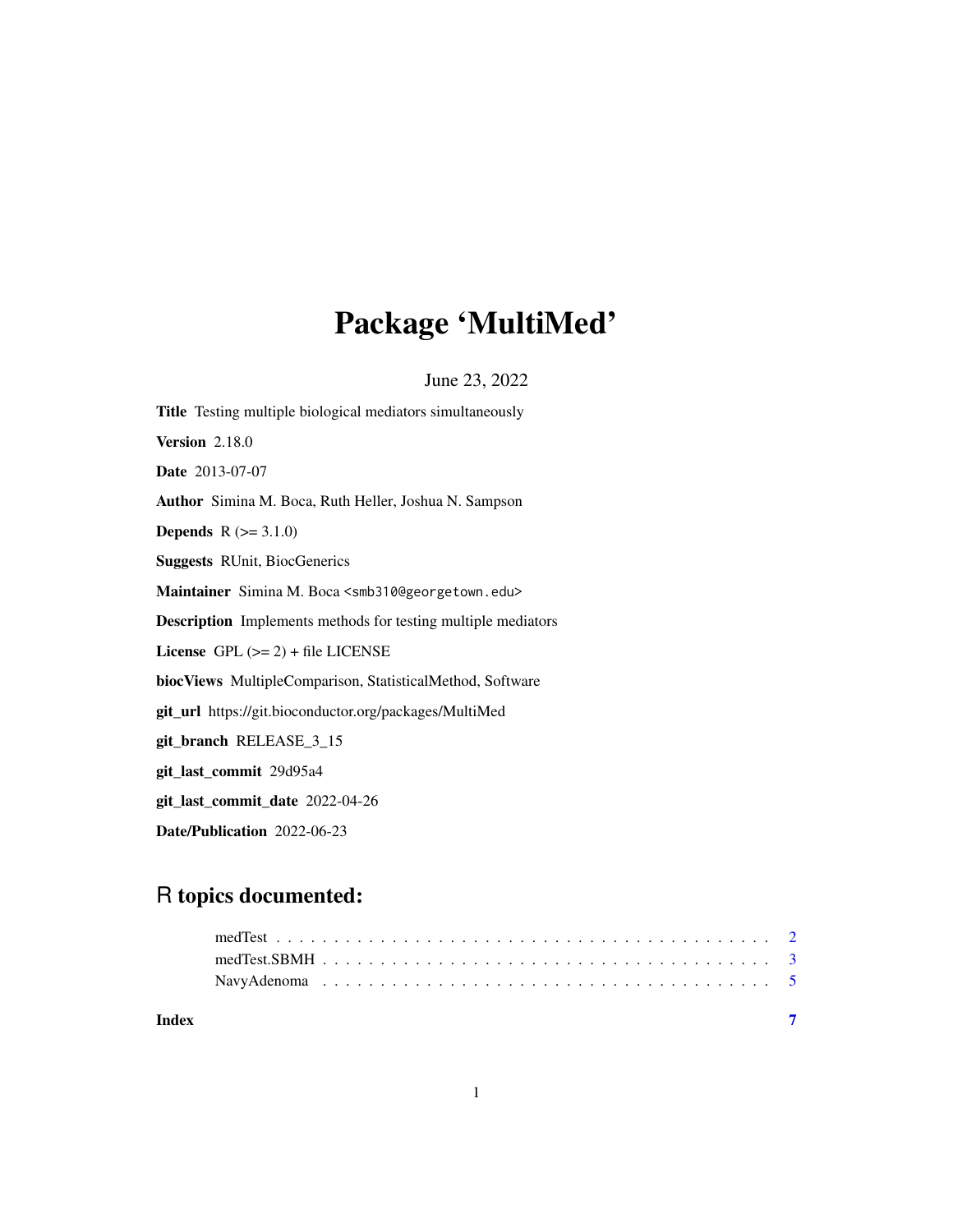#### <span id="page-1-0"></span>Description

Implements Boca et al. 2014 method of testing multiple biological mediators simultaneously, which uses a permutation test with a joint correction based on the maximal test statistics.

#### Usage

medTest(E, M, Y, Z = NULL, useWeightsZ = TRUE, nperm =  $100$ , w =  $1$ )

#### Arguments

| E           | Exposure: numerical vector of length $n$ or numerical $n \times 1$ matrix, where $n$ is<br>the number of samples or subjects.                                                                                                    |
|-------------|----------------------------------------------------------------------------------------------------------------------------------------------------------------------------------------------------------------------------------|
| M           | Mediators: numerical matrix of dimension $n \times p$ , where $p$ is the number of<br>mediators.                                                                                                                                 |
| Y           | Outcome: numerical vector of length n or numerical n x 1 matrix                                                                                                                                                                  |
| 7           | Additional covariates: NULL or numerical matrix having n rows. If it is not<br>NULL, then the exposure, mediators, and outcome will all be initially regressed<br>on Z, with the residuals being used in the mediation analysis. |
| nperm       | Number of permutations performed. One of the permutations always consists of<br>the observed data.                                                                                                                               |
| W           | Weight assigned to each subject or sample for the E-M associations. Useful for<br>case-control sampling.                                                                                                                         |
| useWeightsZ | If TRUE, use the weights in w for the initial regression of E and M on $Z$ , in the<br>case where Z is not null. If FALSE, use equal weights.                                                                                    |

#### Details

See Boca et al. 2014 paper for a more in-depth description of this method.

#### Value

Matrix with p rows and 2 columns, where the first column (labeled "S") gives the S-statistics and the second column (labeled "p") gives the p-values for each mediator, where the mediators correspond to the rows. For each mediator, the S-statistic is the absolute value of the product of the correlation between the exposure and the mediator and the conditional (or partial) correlation between the mediator and the outcome conditional on the exposure. Thus, the larger the S-statistic is, the smaller the p-value is, and the more likely it is that the mediator is statistically significant.

#### Author(s)

Simina M. Boca, Joshua N. Sampson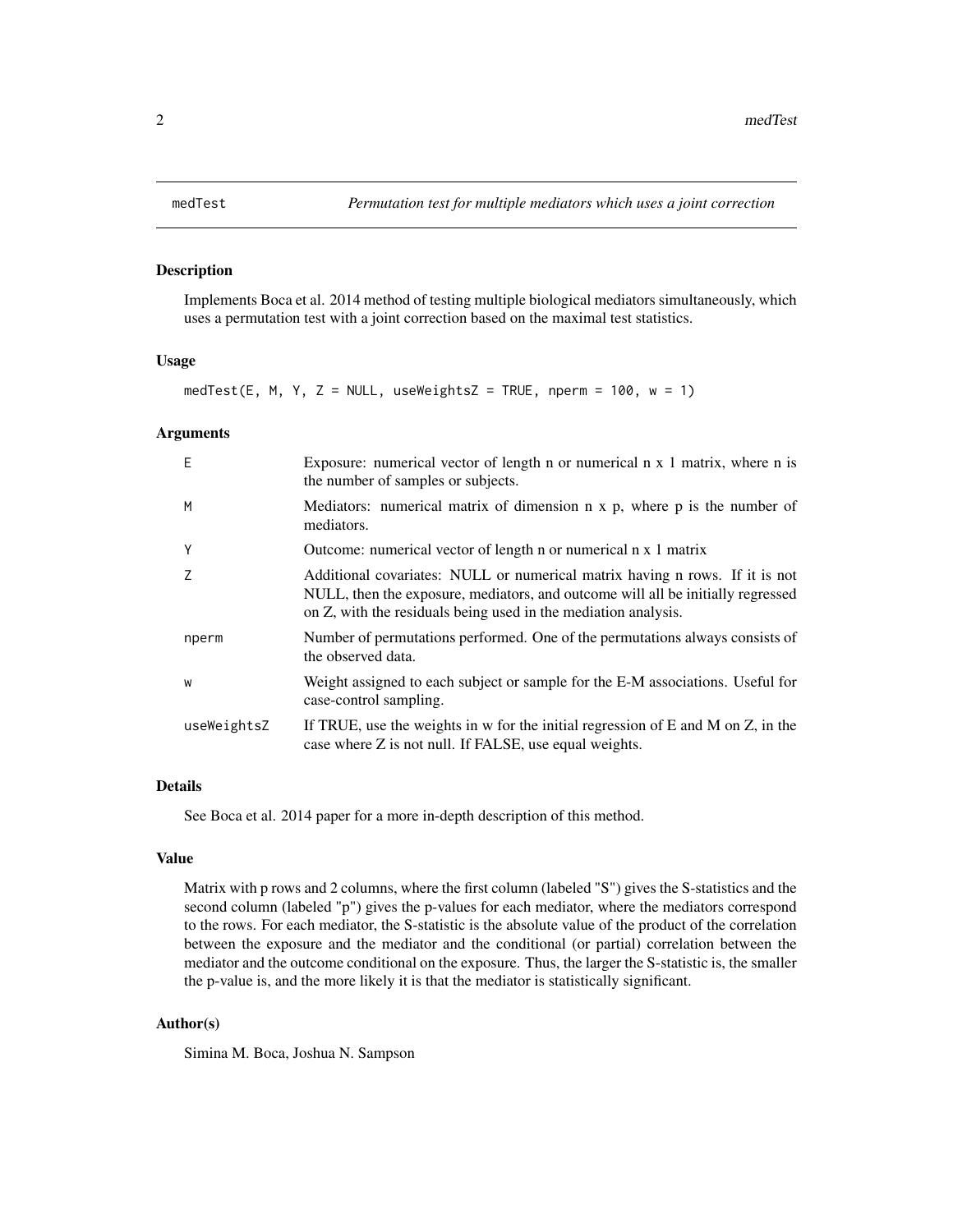#### <span id="page-2-0"></span>medTest.SBMH 3

#### References

Boca SM, Sinha R, Cross AJ, Moore SC, Sampson JN. Testing multiple biological mediators simultaneously. *Bioinformatics*, 2014, 30(2), 214-220.

#### See Also

NavyAdenoma

#### Examples

##More details on this example are given in the accompanying vignette.

data(NavyAdenoma)

```
##the exposure of interest is the daily intake of fish
##the possible mediators are 149 normalized serum metabolite values
##the outcome of interest is colorectal adenoma case-control status
##get weights needed due to retrospective sampling, to use for all regressions
##that do not have adenoma status as the outcome
prev <- 0.228
p <- sum(NavyAdenoma$Adenoma==1)/nrow(NavyAdenoma)
w <- rep(NA, nrow(NavyAdenoma))
w[NavyAdenoma$Adenoma == 1] <- prev/p
w[NavyAdenoma$Adenoma == 0] <- (1-prev)/(1-p)
##perform the test of mediation, adjusting for the covariates
##BMI, gender, age, and current smoking status
##(only running 10 permutations in this example - would need to
##perform more to get an accurate p-value)
set.seed(840218)
medsFish <- medTest(E=NavyAdenoma$Fish,
                    M=NavyAdenoma[, 6:154],
                    Y=NavyAdenoma$Adenoma,
                    Z=NavyAdenoma[, 2:5],
                    nperm=10, w=w)
```

```
##get metabolite with lowest p-value
medsFish[which.min(medsFish[,"p"]),]
colnames(NavyAdenoma[,-(1:5)])[which.min(medsFish[,"p"])]
```
medTest.SBMH *Test for multiple mediators which uses the Bogomolov and Heller approach*

#### **Description**

Implements Heller/Sampson method of testing multiple biological mediators simultaneously, controlling either FWER or FDR.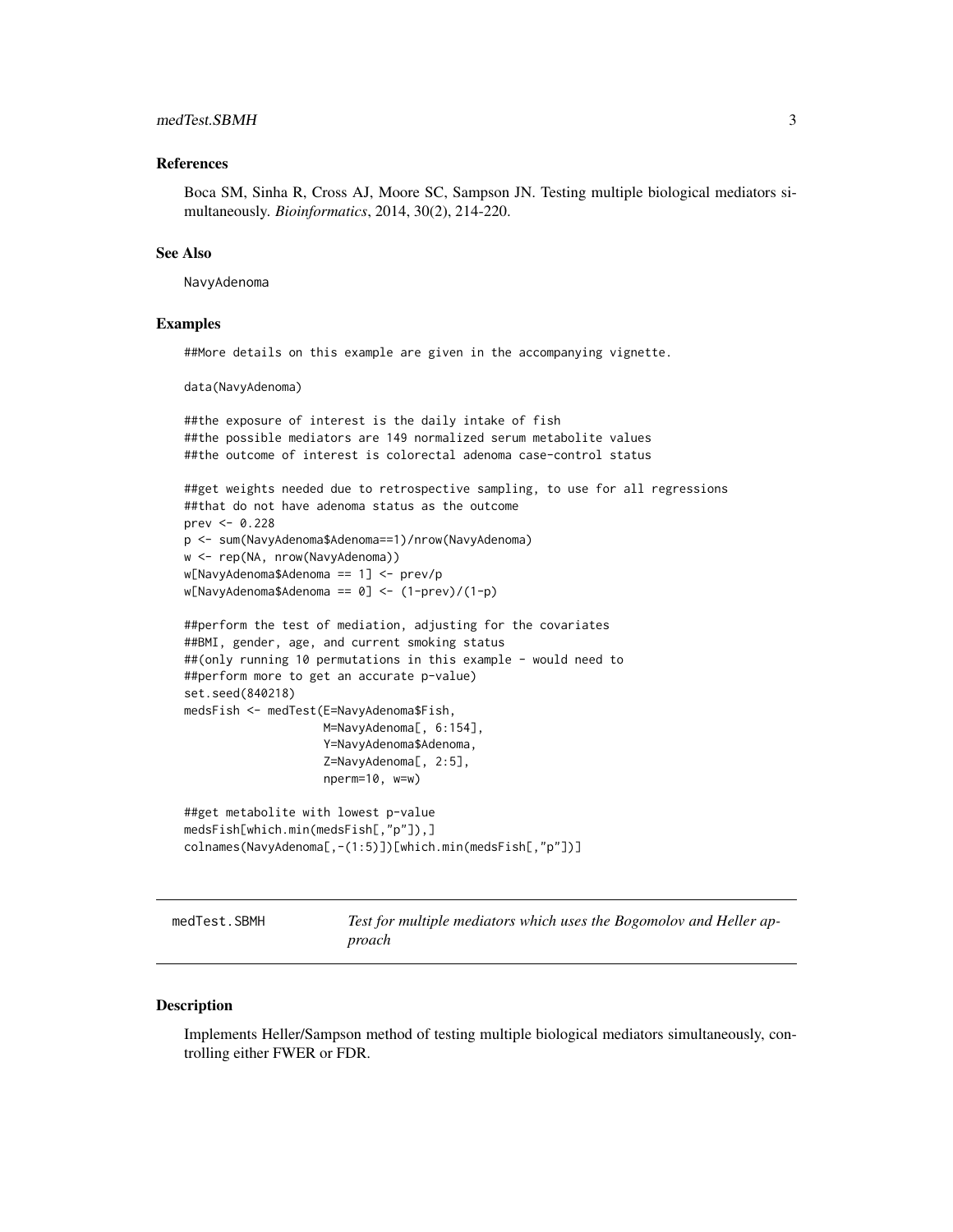#### Usage

medTest.SBMH(pEM,pMY,MCP.type="FWER",t1=0.05,t2=0.05,lambda=0)

#### Arguments

| pEM      | Vector of size m (where $m =$ number of mediators). Entries are the p-values for<br>the $E,M_i$ relationship.     |
|----------|-------------------------------------------------------------------------------------------------------------------|
| pMY      | Vector of size m (where $m =$ number of mediators). Entries are the p-values for<br>the $M_i$ , Y E relationship. |
| MCP.type | Multiple comparison procedure - either "FWER" or "FDR".                                                           |
| t1       | Threshold for determining the cutoff to be one of the top $S_1$ E/M <sub>I</sub> relation-<br>ships.              |
| t2       | Threshold for determining the cutoff to be one of the top $S_2 M_j/Y$ relation-<br>ships.                         |
| lambda   | Threshold for estimating the proportion of false positives.                                                       |

#### Details

See Heller/Sampson paper for a more in-depth description of this method.

#### Value

```
m x 1 matrix of either p-values (if MCP.type = "FWER") or q-values (if MCP.type = "FDR").
```
#### Author(s)

Ruth Heller, Joshua N. Sampson

#### References

Sampson JN, Boca SM, Moore SC, Heller R. FWER and FDR control when testing multiple mediators. *Bioinformatics*, 2018, 34(14), 2418-2424.

#### Examples

```
##load dataset - details are given in the accompanying vignette
```
data(NavyAdenoma)

##the exposure of interest is the daily intake of fish ##the possible mediators are 149 normalized serum metabolite values ##the outcome of interest is colorectal adenoma case-control status

```
##get all metabolites
metabs <- colnames(NavyAdenoma)[6:154]
```

```
##get exposure/mediator relationships
pEM <- sapply(NavyAdenoma[,metabs],
             function(m,e){coef(summary(lm(m ~ e)))[2,4]},
```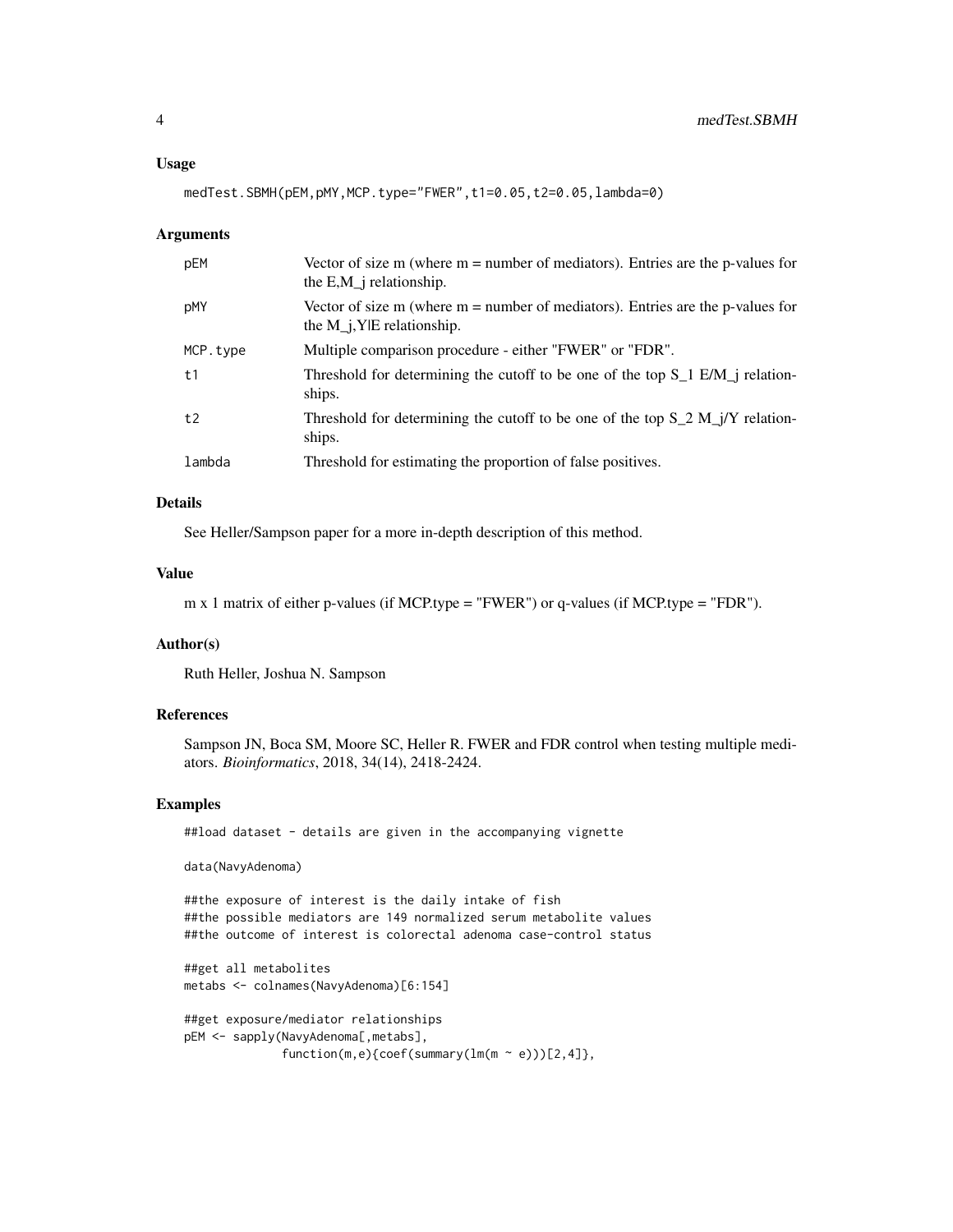#### <span id="page-4-0"></span>NavyAdenoma 5

```
e=NavyAdenoma$Fish)
```

```
##get mediator/outcome relationship (conditional on exposure)
pMY <- sapply(NavyAdenoma[,metabs],
              function(m,y,e){coef(summary(glm(y \sim m + e, family=binomial)))[2,4]},
              y=NavyAdenoma$Adenoma, e=NavyAdenoma$Fish)
##perform mediation test for both FWER and FDR procedures
medTest.FWER <- medTest.SBMH(pEM, pMY, MCP.type="FWER")
##get smallest p-value and corresponding metabolite
min(medTest.FWER)
metabs[which.min(medTest.FWER)]
medTest.FDR <- medTest.SBMH(pEM, pMY, MCP.type="FDR")
##get smallest p-value and corresponding metabolite
min(medTest.FDR)
metabs[which.min(medTest.FDR)]
```
NavyAdenoma *Data from the Sinha et al. 1999 and Boca et al. 2014 studies concerning the Navy Colorectal Adenoma case-control study.*

#### Description

The data consists of a dietary exposures of interest (daily intake of fish in grams/day), the outcome of interest (colorectal adenoma status), and 149 serum metabolites which are possible mediators between either of the exposures and the outcome. Four other additional covariates of interest are included (body mass index, gender, age, current smoking status.)

#### Usage

data(NavyAdenoma)

#### Format

Data frame with 258 rows, representing 129 cases and 129 controls in the Navy Colorectal Adenoma study. There are 155 columns, ordered as follows: fish intake (*Fish*), body mass index (*BMI*), gender (*Female* - coded as 0 for male, 1 for female), age in years (*Age*), current smoking status (*Smoking* - coded as 0 for non-smoker, 1 for current smoker), 149 serum metabolites (values were previously batch normalized and log transformed), and case-control status for adenoma (*Adenoma* - coded as 0 for control, 1 for case.)

#### References

Sinha, R, Chow WH, Kulldorff M, Denobile J, Butler J, Garcia-Closas M, Weil R, Hoover RN, Rothman N. Well-done, grilled red meat increases the risk of colorectal adenomas. *Cancer Res.*, 1999, 59(17), 4320-4324.

Boca SM, Sinha R, Cross AJ, Moore SC, Sampson JN. Testing multiple biological mediators simultaneously. *Bioinformatics*, 2014, 30(2), 214-220.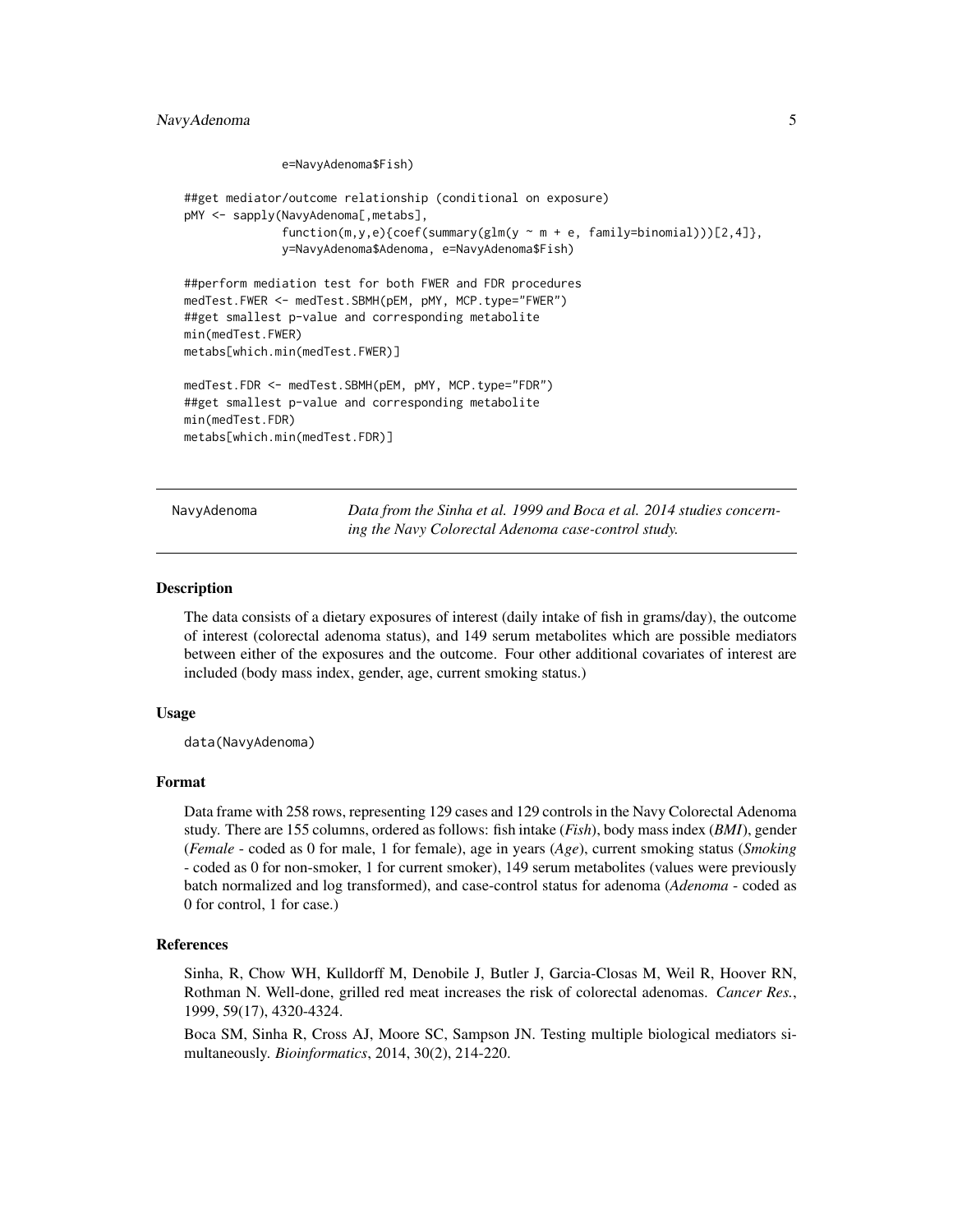6 NavyAdenoma

### See Also

medTest